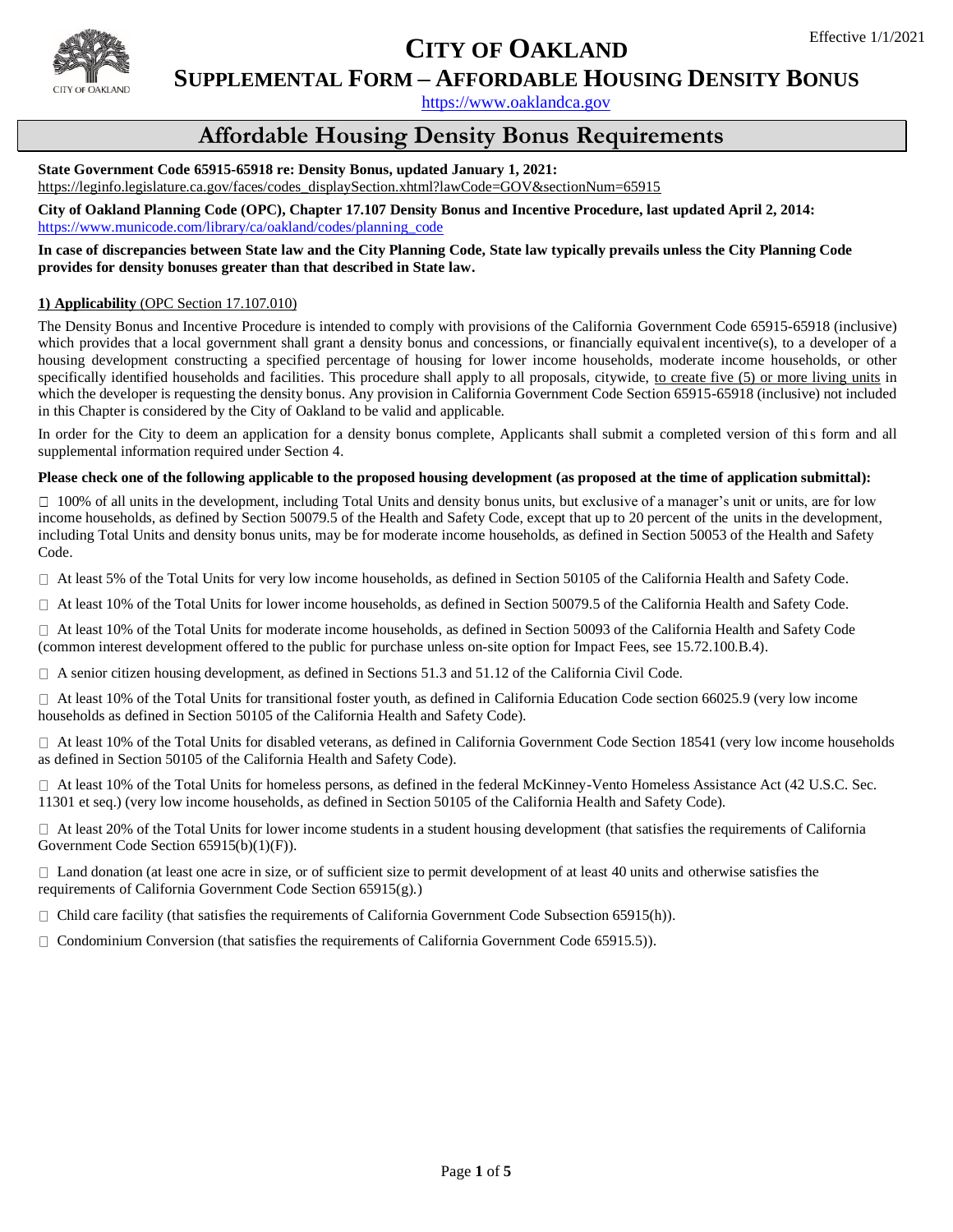| <b>Table 1: Project Data</b>                                                                            |  |  |  |  |
|---------------------------------------------------------------------------------------------------------|--|--|--|--|
| <b>Project Site Address:</b>                                                                            |  |  |  |  |
| <b>Project Parcel Number:</b>                                                                           |  |  |  |  |
| Maximum Allowable Residential Density (before application of<br>Density Bonus):                         |  |  |  |  |
| Total Base Number of Housing Units (before density bonus):                                              |  |  |  |  |
| Market Rate Base Housing Units (before density bonus):                                                  |  |  |  |  |
| Affordable Base Housing Units (before density bonus):                                                   |  |  |  |  |
| Size of Market Rate Units (# of Studios, 1 bedroom, 2 bedroom, etc.):                                   |  |  |  |  |
| Size of Affordable Units (# of Studios, 1 bedroom, 2 bedroom, etc.):                                    |  |  |  |  |
| Proposed number of restricted affordable units for Very Low Income<br>Households (up to 50% AMI):       |  |  |  |  |
| Proposed number of restricted affordable units for Low Income<br>Households (51% to 80% AMI):           |  |  |  |  |
| Proposed number of restricted affordable units for Moderate Income<br><b>Households</b> (81%-120% AMI): |  |  |  |  |
| Percentage of Total Base Housing Units that are Affordable:                                             |  |  |  |  |
| <b>Maximum Density Bonus Percentage (See chart on page 4):</b>                                          |  |  |  |  |
| <b>Number of Required Parking Spaces:</b>                                                               |  |  |  |  |
| <b>Number of Parking Spaces Provided:</b>                                                               |  |  |  |  |
| <b>Residential Tenure:</b> Does the project propose rental or ownership units?                          |  |  |  |  |

#### **3) Proposed Density Bonus and Incentives or Concessions**

a) Density Bonus

Density Bonus Percentage \_\_\_\_\_ (calculate using the "Density Bonus Calculator" provided at the end of this application)

Total Number of Density Bonus Units: \_\_\_\_\_

Total Units in Development after Density Bonus Applied: \_\_\_\_\_

b) Incentives/ Concession Calculator

| <b>Table 2: Incentives/Concessions Calculator</b> |                   |                |                          |  |                          |  |                            |  |                           |  |
|---------------------------------------------------|-------------------|----------------|--------------------------|--|--------------------------|--|----------------------------|--|---------------------------|--|
| <b>Affordability</b>                              | <b>Restricted</b> | $%$ of         | <b>Threshold for one</b> |  | <b>Threshold for two</b> |  | <b>Threshold for three</b> |  | <b>Threshold for four</b> |  |
| Level                                             | <b>Affordable</b> | <b>Base</b>    | (1) Incentive or         |  | (2) Incentives or        |  | (3) Incentives or          |  | (4) Incentives or         |  |
|                                                   | <b>Units</b>      | <b>Project</b> | <b>Concession</b>        |  | <b>Concessions</b>       |  | <b>Concessions</b>         |  | Concessions*              |  |
|                                                   | <b>Provided</b>   |                | <b>Granted</b>           |  | <b>Granted</b>           |  | <b>Granted</b>             |  | <b>Granted</b> (number    |  |
|                                                   | in Project        |                | (number of units)        |  | (number of units)        |  | (number of units)          |  | of units)                 |  |
| <b>Very Low</b>                                   |                   |                | $5\%$                    |  | 10%                      |  | 15%                        |  | $100\%$                   |  |
| Income (up)                                       |                   |                |                          |  |                          |  |                            |  | affordable                |  |
| to $50\%$                                         |                   |                |                          |  |                          |  |                            |  | (at least)                |  |
| AMI)                                              |                   |                |                          |  |                          |  |                            |  | $80\%$ low                |  |
| <b>Low Income</b>                                 |                   |                | 10%                      |  | 17%                      |  | 24%                        |  | income, no                |  |
| $(51-80\%$                                        |                   |                |                          |  |                          |  |                            |  | more than                 |  |
| AMI)                                              |                   |                |                          |  |                          |  |                            |  | 20%                       |  |
| Moderate                                          |                   |                | 10%                      |  | 20%                      |  | 30%                        |  | moderate                  |  |
| Income $(81-$                                     |                   |                |                          |  |                          |  |                            |  | income)                   |  |
| $120\%$ AMI)                                      |                   |                |                          |  |                          |  |                            |  |                           |  |

\* If the 100% affordable project is located within one-half mile of a major transit stop, the project is also eligible for a height increase of up to three additional stories, or 33 feet; however, if the project also seeks a waiver from any maximum controls on density, the project cannot receive a waiver of any other development standards (but can still receive four incentives).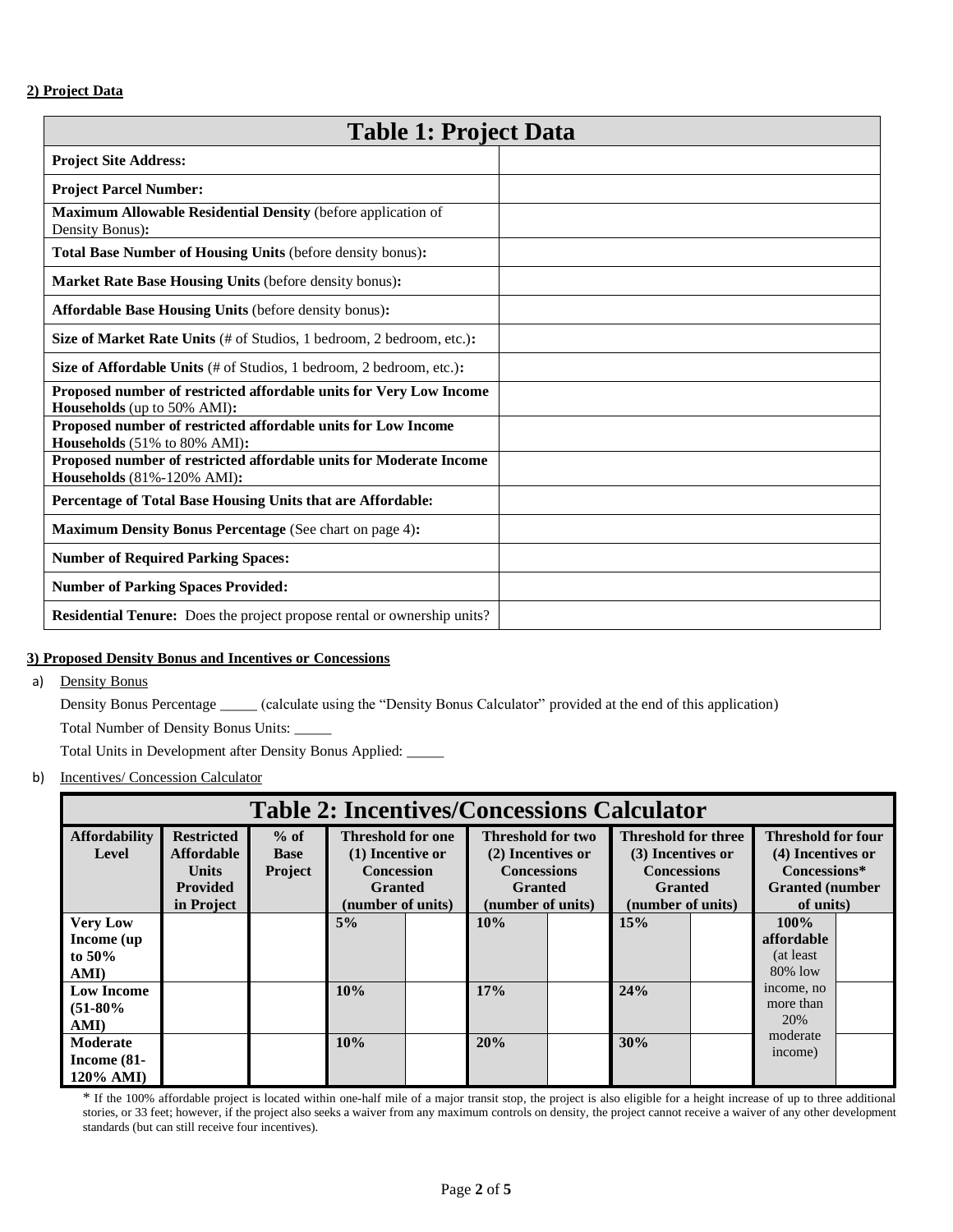Please check the following reduction in development standards that are being requested in conjunction with a density bonus request:

| $\Box$ Required off-street parking | $\Box$ Maximum Floor-Area Ratio (FAR) |
|------------------------------------|---------------------------------------|
| $\Box$ Required setback            | $\Box$ Minimum lot area               |
| $\Box$ Maximum building height     | $\Box$ Minimum courtyards             |
| $\Box$ Required open space         | $\Box$ Other                          |

If a qualifying 100% affordable project is located within one-half mile of a major transit stop, as defined in subdivision (b) of Section 21155 of the Public Resources Code, the applicant shall also receive a height increase of up to three additional stories, or 33 feet. If this allowance is sought, please describe the major transit stop that is within one-half mile of the qualifying 100% affordable project:

\_\_\_\_\_\_\_\_\_\_\_\_\_\_\_\_\_\_\_\_\_\_\_\_\_\_\_\_\_\_\_\_\_\_\_\_\_\_\_\_\_\_\_\_\_\_\_\_\_\_\_\_\_\_\_\_\_\_\_\_\_\_\_\_\_\_\_\_\_\_\_\_\_\_\_\_\_\_\_\_\_\_\_\_\_\_\_\_\_\_\_\_\_\_\_\_\_\_\_\_\_\_\_\_\_\_\_\_\_\_\_\_\_\_\_\_ \_\_\_\_\_\_\_\_\_\_\_\_\_\_\_\_\_\_\_\_\_\_\_\_\_\_\_\_\_\_\_\_\_\_\_\_\_\_\_\_\_\_\_\_\_\_\_\_\_\_\_\_\_\_\_\_\_\_\_\_\_\_\_\_\_\_\_\_\_\_\_\_\_\_\_\_\_\_\_\_\_\_\_\_\_\_\_\_\_\_\_\_\_\_\_\_\_\_\_\_\_\_\_\_\_\_\_\_\_\_\_\_\_\_\_\_

#### c) Concessions and Incentives:

Please list the concessions and incentives (up to four, see "Incentive/ Concessions Calculator" above) the project is seeking, and describe how each requested incentive or concession would result in identifiable and actual cost reductions to provide for affordable housing costs.

\_\_\_\_\_\_\_\_\_\_\_\_\_\_\_\_\_\_\_\_\_\_\_\_\_\_\_\_\_\_\_\_\_\_\_\_\_\_\_\_\_\_\_\_\_\_\_\_\_\_\_\_\_\_\_\_\_\_\_\_\_\_\_\_\_\_\_\_\_\_\_\_\_\_\_\_\_\_\_\_\_\_\_\_\_\_\_\_\_\_\_\_\_\_\_\_\_\_\_\_\_\_\_\_\_\_\_\_\_\_\_\_\_\_\_\_ \_\_\_\_\_\_\_\_\_\_\_\_\_\_\_\_\_\_\_\_\_\_\_\_\_\_\_\_\_\_\_\_\_\_\_\_\_\_\_\_\_\_\_\_\_\_\_\_\_\_\_\_\_\_\_\_\_\_\_\_\_\_\_\_\_\_\_\_\_\_\_\_\_\_\_\_\_\_\_\_\_\_\_\_\_\_\_\_\_\_\_\_\_\_\_\_\_\_\_\_\_\_\_\_\_\_\_\_\_\_\_\_\_\_\_\_ \_\_\_\_\_\_\_\_\_\_\_\_\_\_\_\_\_\_\_\_\_\_\_\_\_\_\_\_\_\_\_\_\_\_\_\_\_\_\_\_\_\_\_\_\_\_\_\_\_\_\_\_\_\_\_\_\_\_\_\_\_\_\_\_\_\_\_\_\_\_\_\_\_\_\_\_\_\_\_\_\_\_\_\_\_\_\_\_\_\_\_\_\_\_\_\_\_\_\_\_\_\_\_\_\_\_\_\_\_\_\_\_\_\_\_\_ \_\_\_\_\_\_\_\_\_\_\_\_\_\_\_\_\_\_\_\_\_\_\_\_\_\_\_\_\_\_\_\_\_\_\_\_\_\_\_\_\_\_\_\_\_\_\_\_\_\_\_\_\_\_\_\_\_\_\_\_\_\_\_\_\_\_\_\_\_\_\_\_\_\_\_\_\_\_\_\_\_\_\_\_\_\_\_\_\_\_\_\_\_\_\_\_\_\_\_\_\_\_\_\_\_\_\_\_\_\_\_\_\_\_\_\_ \_\_\_\_\_\_\_\_\_\_\_\_\_\_\_\_\_\_\_\_\_\_\_\_\_\_\_\_\_\_\_\_\_\_\_\_\_\_\_\_\_\_\_\_\_\_\_\_\_\_\_\_\_\_\_\_\_\_\_\_\_\_\_\_\_\_\_\_\_\_\_\_\_\_\_\_\_\_\_\_\_\_\_\_\_\_\_\_\_\_\_\_\_\_\_\_\_\_\_\_\_\_\_\_\_\_\_\_\_\_\_\_\_\_\_\_ \_\_\_\_\_\_\_\_\_\_\_\_\_\_\_\_\_\_\_\_\_\_\_\_\_\_\_\_\_\_\_\_\_\_\_\_\_\_\_\_\_\_\_\_\_\_\_\_\_\_\_\_\_\_\_\_\_\_\_\_\_\_\_\_\_\_\_\_\_\_\_\_\_\_\_\_\_\_\_\_\_\_\_\_\_\_\_\_\_\_\_\_\_\_\_\_\_\_\_\_\_\_\_\_\_\_\_\_\_\_\_\_\_\_\_\_ \_\_\_\_\_\_\_\_\_\_\_\_\_\_\_\_\_\_\_\_\_\_\_\_\_\_\_\_\_\_\_\_\_\_\_\_\_\_\_\_\_\_\_\_\_\_\_\_\_\_\_\_\_\_\_\_\_\_\_\_\_\_\_\_\_\_\_\_\_\_\_\_\_\_\_\_\_\_\_\_\_\_\_\_\_\_\_\_\_\_\_\_\_\_\_\_\_\_\_\_\_\_\_\_\_\_\_\_\_\_\_\_\_\_\_\_ \_\_\_\_\_\_\_\_\_\_\_\_\_\_\_\_\_\_\_\_\_\_\_\_\_\_\_\_\_\_\_\_\_\_\_\_\_\_\_\_\_\_\_\_\_\_\_\_\_\_\_\_\_\_\_\_\_\_\_\_\_\_\_\_\_\_\_\_\_\_\_\_\_\_\_\_\_\_\_\_\_\_\_\_\_\_\_\_\_\_\_\_\_\_\_\_\_\_\_\_\_\_\_\_\_\_\_\_\_\_\_\_\_\_\_\_ \_\_\_\_\_\_\_\_\_\_\_\_\_\_\_\_\_\_\_\_\_\_\_\_\_\_\_\_\_\_\_\_\_\_\_\_\_\_\_\_\_\_\_\_\_\_\_\_\_\_\_\_\_\_\_\_\_\_\_\_\_\_\_\_\_\_\_\_\_\_\_\_\_\_\_\_\_\_\_\_\_\_\_\_\_\_\_\_\_\_\_\_\_\_\_\_\_\_\_\_\_\_\_\_\_\_\_\_\_\_\_\_\_\_\_\_

### d) Waivers:

Please list any waivers the project is seeking, and describe how the development standard for which a waiver is proposed would have the effect of physically precluding the construction of the project.

\_\_\_\_\_\_\_\_\_\_\_\_\_\_\_\_\_\_\_\_\_\_\_\_\_\_\_\_\_\_\_\_\_\_\_\_\_\_\_\_\_\_\_\_\_\_\_\_\_\_\_\_\_\_\_\_\_\_\_\_\_\_\_\_\_\_\_\_\_\_\_\_\_\_\_\_\_\_\_\_\_\_\_\_\_\_\_\_\_\_\_\_\_\_\_\_\_\_\_\_\_\_\_\_\_\_\_\_\_\_\_\_\_\_\_\_ \_\_\_\_\_\_\_\_\_\_\_\_\_\_\_\_\_\_\_\_\_\_\_\_\_\_\_\_\_\_\_\_\_\_\_\_\_\_\_\_\_\_\_\_\_\_\_\_\_\_\_\_\_\_\_\_\_\_\_\_\_\_\_\_\_\_\_\_\_\_\_\_\_\_\_\_\_\_\_\_\_\_\_\_\_\_\_\_\_\_\_\_\_\_\_\_\_\_\_\_\_\_\_\_\_\_\_\_\_\_\_\_\_\_\_\_ \_\_\_\_\_\_\_\_\_\_\_\_\_\_\_\_\_\_\_\_\_\_\_\_\_\_\_\_\_\_\_\_\_\_\_\_\_\_\_\_\_\_\_\_\_\_\_\_\_\_\_\_\_\_\_\_\_\_\_\_\_\_\_\_\_\_\_\_\_\_\_\_\_\_\_\_\_\_\_\_\_\_\_\_\_\_\_\_\_\_\_\_\_\_\_\_\_\_\_\_\_\_\_\_\_\_\_\_\_\_\_\_\_\_\_\_ \_\_\_\_\_\_\_\_\_\_\_\_\_\_\_\_\_\_\_\_\_\_\_\_\_\_\_\_\_\_\_\_\_\_\_\_\_\_\_\_\_\_\_\_\_\_\_\_\_\_\_\_\_\_\_\_\_\_\_\_\_\_\_\_\_\_\_\_\_\_\_\_\_\_\_\_\_\_\_\_\_\_\_\_\_\_\_\_\_\_\_\_\_\_\_\_\_\_\_\_\_\_\_\_\_\_\_\_\_\_\_\_\_\_\_\_ \_\_\_\_\_\_\_\_\_\_\_\_\_\_\_\_\_\_\_\_\_\_\_\_\_\_\_\_\_\_\_\_\_\_\_\_\_\_\_\_\_\_\_\_\_\_\_\_\_\_\_\_\_\_\_\_\_\_\_\_\_\_\_\_\_\_\_\_\_\_\_\_\_\_\_\_\_\_\_\_\_\_\_\_\_\_\_\_\_\_\_\_\_\_\_\_\_\_\_\_\_\_\_\_\_\_\_\_\_\_\_\_\_\_\_\_ \_\_\_\_\_\_\_\_\_\_\_\_\_\_\_\_\_\_\_\_\_\_\_\_\_\_\_\_\_\_\_\_\_\_\_\_\_\_\_\_\_\_\_\_\_\_\_\_\_\_\_\_\_\_\_\_\_\_\_\_\_\_\_\_\_\_\_\_\_\_\_\_\_\_\_\_\_\_\_\_\_\_\_\_\_\_\_\_\_\_\_\_\_\_\_\_\_\_\_\_\_\_\_\_\_\_\_\_\_\_\_\_\_\_\_\_ \_\_\_\_\_\_\_\_\_\_\_\_\_\_\_\_\_\_\_\_\_\_\_\_\_\_\_\_\_\_\_\_\_\_\_\_\_\_\_\_\_\_\_\_\_\_\_\_\_\_\_\_\_\_\_\_\_\_\_\_\_\_\_\_\_\_\_\_\_\_\_\_\_\_\_\_\_\_\_\_\_\_\_\_\_\_\_\_\_\_\_\_\_\_\_\_\_\_\_\_\_\_\_\_\_\_\_\_\_\_\_\_\_\_\_\_ \_\_\_\_\_\_\_\_\_\_\_\_\_\_\_\_\_\_\_\_\_\_\_\_\_\_\_\_\_\_\_\_\_\_\_\_\_\_\_\_\_\_\_\_\_\_\_\_\_\_\_\_\_\_\_\_\_\_\_\_\_\_\_\_\_\_\_\_\_\_\_\_\_\_\_\_\_\_\_\_\_\_\_\_\_\_\_\_\_\_\_\_\_\_\_\_\_\_\_\_\_\_\_\_\_\_\_\_\_\_\_\_\_\_\_\_ \_\_\_\_\_\_\_\_\_\_\_\_\_\_\_\_\_\_\_\_\_\_\_\_\_\_\_\_\_\_\_\_\_\_\_\_\_\_\_\_\_\_\_\_\_\_\_\_\_\_\_\_\_\_\_\_\_\_\_\_\_\_\_\_\_\_\_\_\_\_\_\_\_\_\_\_\_\_\_\_\_\_\_\_\_\_\_\_\_\_\_\_\_\_\_\_\_\_\_\_\_\_\_\_\_\_\_\_\_\_\_\_\_\_\_\_

e) Replacement Units:

Please describe the number of existing units on site, the current affordability level of existing units, and how the applicant will comply with the replacement unit requirements under the Density Bonus Law, California Government Code Section 65915(c)(3).

\_\_\_\_\_\_\_\_\_\_\_\_\_\_\_\_\_\_\_\_\_\_\_\_\_\_\_\_\_\_\_\_\_\_\_\_\_\_\_\_\_\_\_\_\_\_\_\_\_\_\_\_\_\_\_\_\_\_\_\_\_\_\_\_\_\_\_\_\_\_\_\_\_\_\_\_\_\_\_\_\_\_\_\_\_\_\_\_\_\_\_\_\_\_\_\_\_\_\_\_\_\_\_\_\_\_\_\_\_\_\_\_\_\_\_\_ \_\_\_\_\_\_\_\_\_\_\_\_\_\_\_\_\_\_\_\_\_\_\_\_\_\_\_\_\_\_\_\_\_\_\_\_\_\_\_\_\_\_\_\_\_\_\_\_\_\_\_\_\_\_\_\_\_\_\_\_\_\_\_\_\_\_\_\_\_\_\_\_\_\_\_\_\_\_\_\_\_\_\_\_\_\_\_\_\_\_\_\_\_\_\_\_\_\_\_\_\_\_\_\_\_\_\_\_\_\_\_\_\_\_\_\_ \_\_\_\_\_\_\_\_\_\_\_\_\_\_\_\_\_\_\_\_\_\_\_\_\_\_\_\_\_\_\_\_\_\_\_\_\_\_\_\_\_\_\_\_\_\_\_\_\_\_\_\_\_\_\_\_\_\_\_\_\_\_\_\_\_\_\_\_\_\_\_\_\_\_\_\_\_\_\_\_\_\_\_\_\_\_\_\_\_\_\_\_\_\_\_\_\_\_\_\_\_\_\_\_\_\_\_\_\_\_\_\_\_\_\_\_ \_\_\_\_\_\_\_\_\_\_\_\_\_\_\_\_\_\_\_\_\_\_\_\_\_\_\_\_\_\_\_\_\_\_\_\_\_\_\_\_\_\_\_\_\_\_\_\_\_\_\_\_\_\_\_\_\_\_\_\_\_\_\_\_\_\_\_\_\_\_\_\_\_\_\_\_\_\_\_\_\_\_\_\_\_\_\_\_\_\_\_\_\_\_\_\_\_\_\_\_\_\_\_\_\_\_\_\_\_\_\_\_\_\_\_\_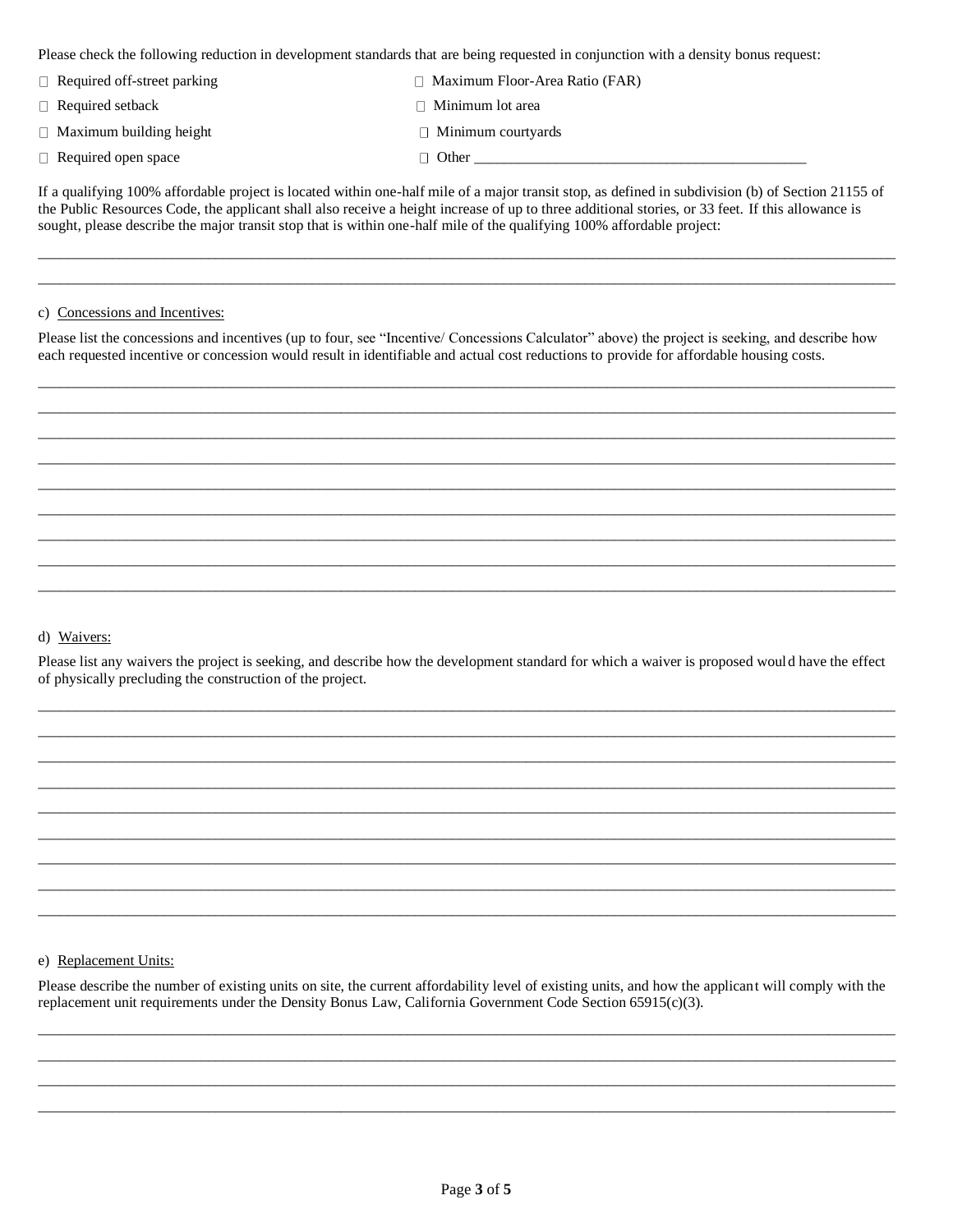#### f) Off-Street Parking:

If reduction of parking standards are sought pursuant to California Government Code Section 65913(p), please describe in detail the requested applicable parking ratio and the basis for eligibility under subdivision (p).

\_\_\_\_\_\_\_\_\_\_\_\_\_\_\_\_\_\_\_\_\_\_\_\_\_\_\_\_\_\_\_\_\_\_\_\_\_\_\_\_\_\_\_\_\_\_\_\_\_\_\_\_\_\_\_\_\_\_\_\_\_\_\_\_\_\_\_\_\_\_\_\_\_\_\_\_\_\_\_\_\_\_\_\_\_\_\_\_\_\_\_\_\_\_\_\_\_\_\_\_\_\_\_\_\_\_\_\_\_\_\_\_\_\_\_\_ \_\_\_\_\_\_\_\_\_\_\_\_\_\_\_\_\_\_\_\_\_\_\_\_\_\_\_\_\_\_\_\_\_\_\_\_\_\_\_\_\_\_\_\_\_\_\_\_\_\_\_\_\_\_\_\_\_\_\_\_\_\_\_\_\_\_\_\_\_\_\_\_\_\_\_\_\_\_\_\_\_\_\_\_\_\_\_\_\_\_\_\_\_\_\_\_\_\_\_\_\_\_\_\_\_\_\_\_\_\_\_\_\_\_\_\_ \_\_\_\_\_\_\_\_\_\_\_\_\_\_\_\_\_\_\_\_\_\_\_\_\_\_\_\_\_\_\_\_\_\_\_\_\_\_\_\_\_\_\_\_\_\_\_\_\_\_\_\_\_\_\_\_\_\_\_\_\_\_\_\_\_\_\_\_\_\_\_\_\_\_\_\_\_\_\_\_\_\_\_\_\_\_\_\_\_\_\_\_\_\_\_\_\_\_\_\_\_\_\_\_\_\_\_\_\_\_\_\_\_\_\_\_ \_\_\_\_\_\_\_\_\_\_\_\_\_\_\_\_\_\_\_\_\_\_\_\_\_\_\_\_\_\_\_\_\_\_\_\_\_\_\_\_\_\_\_\_\_\_\_\_\_\_\_\_\_\_\_\_\_\_\_\_\_\_\_\_\_\_\_\_\_\_\_\_\_\_\_\_\_\_\_\_\_\_\_\_\_\_\_\_\_\_\_\_\_\_\_\_\_\_\_\_\_\_\_\_\_\_\_\_\_\_\_\_\_\_\_\_

#### **4) Supplemental Information**

In addition to completing this checklist and form, please submit the following along with your application materials:

- a) Incentive Cost-Savings Documentation. This document should substantiate the cost reductions for the incentives and concessions that are requested to provide the affordable housing. This should outline the financial justification for EACH specific incentive and concession requested for the Project. The information submitted should clearly demonstrate how and to what extent a grant of each incentive or concession will result in identifiable and actual cost reductions to provide for affordable housing costs.
- b) Architectural diagrams that clearly articulate how many units would be lost due to the application of any specific development standard that the applicant is seeking to have reduced as a waiver. Where more than one waiver is sought, the application should clearly demonstrate why the waivers are cumulatively necessary to prevent a development standard from physically precluding the construction of the development.
- c) (Optional) Any other information that may assist the City in evaluating your Project and its eligibility for a density bonus (summary Project description, clarification of unit breakdown or mix, etc.).

#### **5) Certification**

**I, hereby certify under the penalty of perjury that I have reviewed the project and appropriate checklist and attest that to the best of my knowledge the proposed project would likely satisfy and comply with the requirements of the City of Oakland's Density Bonus Ordinance and the State of California Density Bonus Statutes**

#### **X\_\_\_\_\_\_\_\_\_\_\_\_\_\_\_\_\_\_\_\_\_\_\_\_\_\_\_\_\_\_\_\_\_\_\_\_\_\_\_\_\_\_\_\_\_\_\_\_\_\_\_\_\_\_\_\_\_ \_\_\_\_\_\_\_\_\_\_\_\_\_\_\_\_\_\_\_**

**Signature of Applicant Date** 

## **Table 3: Density Bonus Calculator**

Locate the percentage of affordable units proposed in the left-hand column and locate the density bonus under the column that corresponds to the income level for the units proposed. Enter the figure into the box for "Density Bonus Percentage" in Section 3(a).

| <b>Percentage of Affordable Units</b> | <b>Very Low Income Density Bonus</b> | <b>Low Income Density Bonus</b> | <b>Moderate Income Density Bonus</b><br>(For-Sale Common Interest Developments) |
|---------------------------------------|--------------------------------------|---------------------------------|---------------------------------------------------------------------------------|
| $5\%$                                 | 20%                                  | 0%                              | 0%                                                                              |
| 6%                                    | 22.50%                               | $0\%$                           | 0%                                                                              |
| 7%                                    | 25%                                  | 0%                              | 0%                                                                              |
| 8%                                    | 27.50%                               | 0%                              | 0%                                                                              |
| 9%                                    | 30%                                  | 0%                              | 0%                                                                              |
| 10%                                   | 32.50%                               | 20%                             | $5\%$                                                                           |
| 11%                                   | 35%                                  | 21.50%                          | 6%                                                                              |
| 12%                                   | 38.75%                               | 23%                             | 7%                                                                              |
| 13%                                   | 42.5%                                | 24.50%                          | 8%                                                                              |
| 14%                                   | 46.25%                               | 26%                             | 9%                                                                              |
| 15%                                   | 50%                                  | 27.50%                          | 10%                                                                             |
| 16%                                   | 50%                                  | 29%                             | 11%                                                                             |
| 17%                                   | 50%                                  | 30.50%                          | 12%                                                                             |